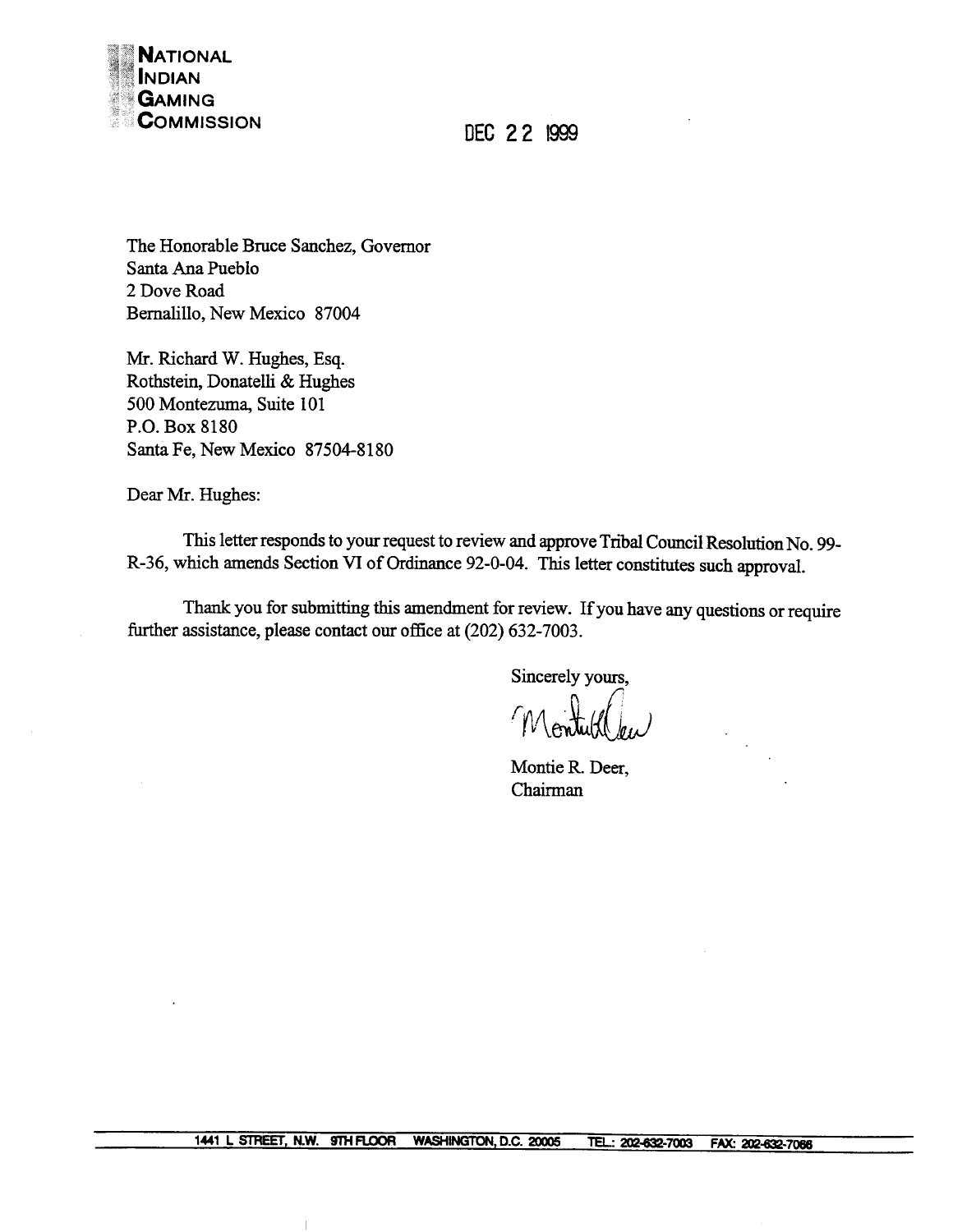



**Phone: (505) 867-3301**

## **RESOLUTION NO. 99-R- 36**

## **AMENDING THE PUEBLO OF SANTA ANA GAMING ORDINANCE TO COMPLY WITH THE INDIAN GAMING REGULATORY ACT**

**WHEREAS, the Pueblo of Santa Ma is <sup>a</sup> federally recognized Indian tribe governed under a traditional form of government, and possessing all the inherent sovereign powers of self-government; and**

**WHEREAS, the Tribal Council of the Pueblo of Santa Ma is the duly authorized decision making body for Santa Ma Pueblo; and**

**WHEREAS, the Tribal Council has previously adopted Ordinance 92-0-04, as amended by which it authorized the conduct of Class Ill gaming on Pueblo lands, created the Santa Ma Gaming Regulatory Commission to regulate such gaming, and imposed requirements as needed to satisfy the terms of the federal Indian Gaming Regulatory Act and the Tribal-State Class III Gaming Compact between the State and the Pueblo; and**

**WHEREAS, the Pueblo has been informed by the National Indian Gaming Commission that one provision of the Pueblos gaming ordinance, that purports to exempt certain types of gaming activities from regulation under the ordinance, is not in compliance with the Indian Gaming Regulatory Act in that it exempts types of gaming that under the Act must be regulated, and that the ordinance must therefore be amended; and**

**WHEREAS, the Tribal Council, after consultation with the Santa Ana Gaming Regulatory** Commission and the Pueblo's Special Counsel, has determined that the

**Office of the: ~. Secretary \_\_\_\_**